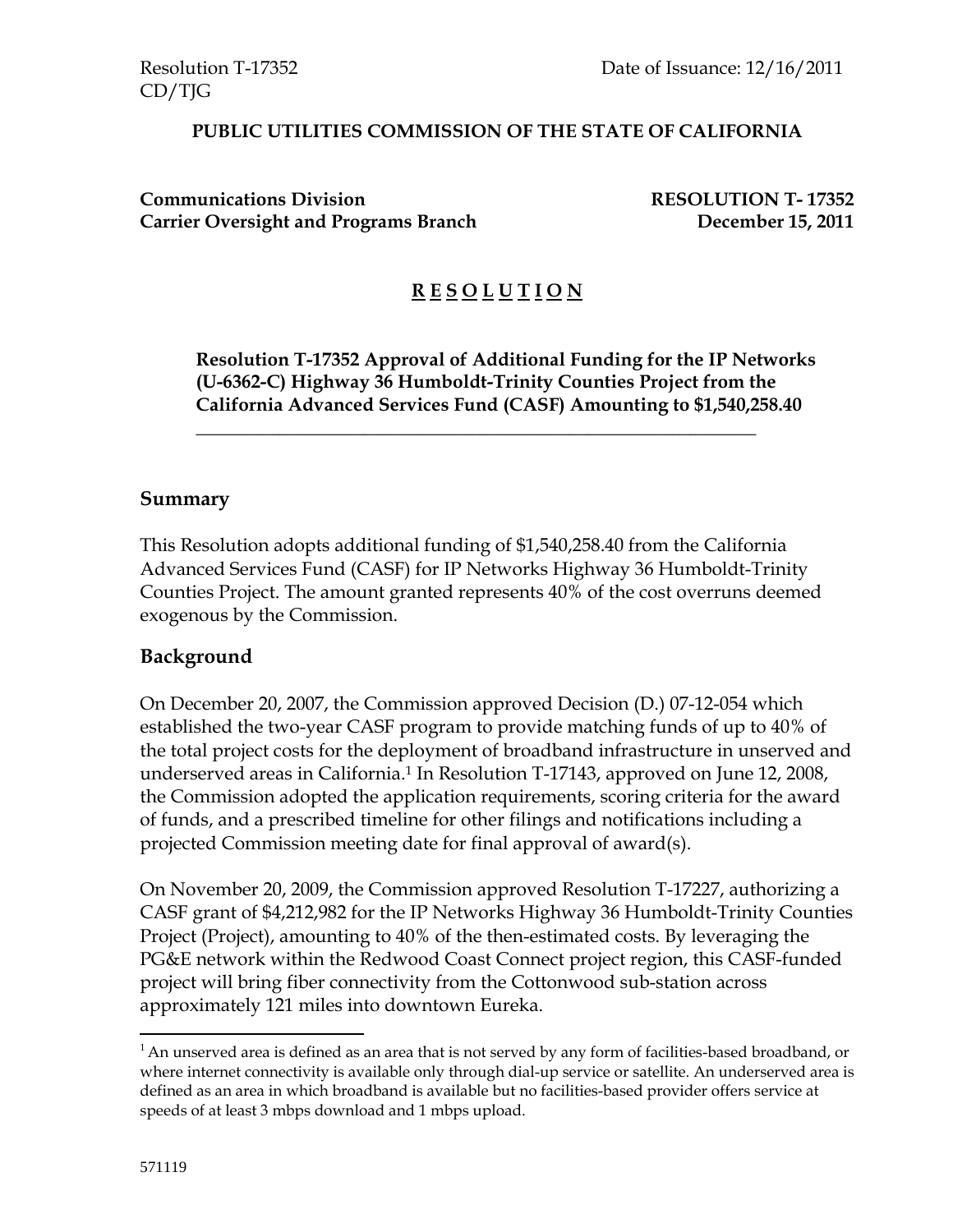When IP Networks submitted its application on July 17, 2009, the estimated total cost for this project was \$10,332,455. Subsequently, in a letter dated June 17, 2011 to the Director of Communications Division (CD), IP Networks notified the Commission that total Project costs increased to \$14,880,375 and requested \$1,739,168 in additional matching funds from the CASF program. In subsequent discussions with CD staff, IP Networks revised the total Project cost to \$14,726,480 and thus reduced its request to \$1,677,610.

# **Discussion**

This Resolution adopts CD's recommended additional CASF funding award of \$1,540,258.40 for the Project. This award represents 40% of the additional Project costs CD deems beyond IP Networks' control. In reaching this recommendation, CD staff notes that prior Commission rulings (i.e., D.07-12-054 and Resolution T-17143) are silent on discussing the process for addressing CASF awardees' cost overruns and/or requests for additional funding. In light of this lack of discussion, CD staff examined each itemized cost increase in IP Networks' request to determine if the cost overruns were beyond IP Networks' control. CD believes such exogenous factors may be a reasonable basis for granting additional CASF funding. As such, CD recommends reimbursing IP Networks for cost increases attributed to higher requirements that the United States Forest Service (USFS) and/or PG&E, the owner of necessary Project assets, placed upon the Project. However, CD does not recommend reimbursing IP Networks for cost increases attributed to project delays, underestimation of project timelines/cost elements, and other non- exogenous factors.

In employing this approach, CD staff notes that, pursuant to California Public Utilities (P.U.) Code section 314 and D.07-12-054, the Commission has the right to audit CASFfunded projects to ensure that CASF funds are spent in compliance with Commission authorizations and directives. As such, CASF grantees which submit requests for additional funding to cover cost overruns on current CASF-funded projects should anticipate increased scrutiny, including but not limited to an audit.

#### Exogenous Cost Increases

# 1. \$1,642,841 in additional costs from revised PG&E line clearance practices

When it applied for CASF funding in July 2009, IP Networks and PG&E both anticipated that the PG&E towers and other assets near the Project would be available for electrical power outages on a daily basis. Subsequently, PG&E advised IP Networks on May 17, 2011 that it would only allow an outage on one section of line at a time, and in a particular sequence. Two significant events drove this decision. First,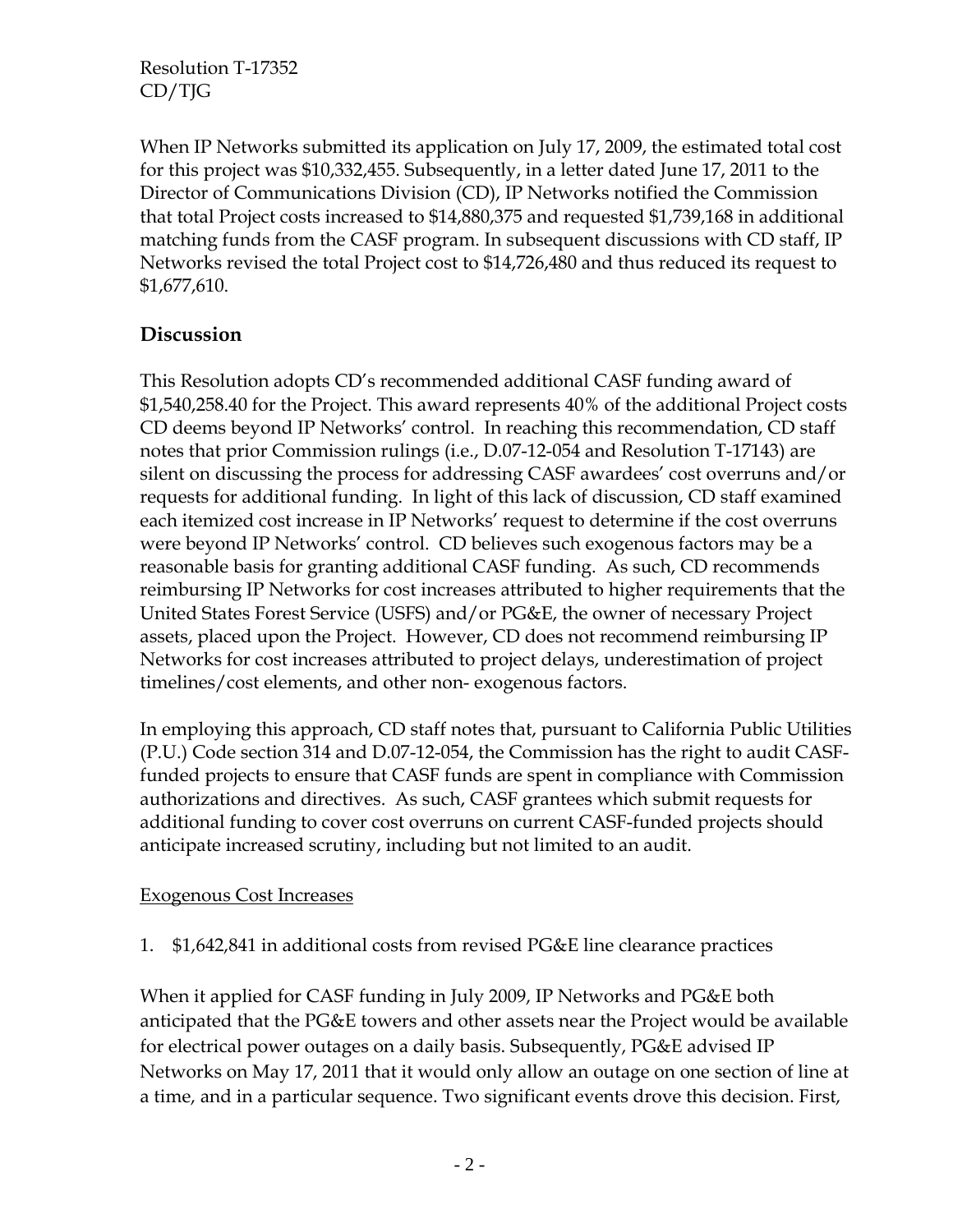PG&E discovered that it would be impossible to shut down the power line at both ends due to factors such as the need to serve power to the community of Bridgeville and that back-up generators could not handle the area load. Second, PG&E's Humboldt transmission substation bank required replacement, leading to the submission of competing electrical clearances on the line.

Further, PG&E required scheduling outages a minimum of five weeks in advance. On August 24, 2011, PG&E subsequently informed IP Networks that it would not receive clearance for Segment 2 of the Project. This resulted in additional mobilization and demobilization costs, and tighter schedules in certain areas requiring the use of more work crews for longer hours, as well as the additional use of helicopters. As a result, the Project incurred the following cost increases:

- \$759,390 because IP Networks planned for one clearance for Segment 3 of the Project, but instead must build in six separate clearances for much shorter periods, requiring higher mobilization and demobilization costs.
- \$683,451 because IP Networks will not receive any clearance for Segment 2. Thus the line will be "hot," forcing IP Networks to use bucket trucks and allterrain vehicles (ATVs) instead of helicopters, slowing production. Originally scoped at 1.5 crews for 4 weeks at 50 hours per week, IP Networks estimates it now will take 1 crew for 8 weeks at 60 hours per week plus another 0.5 crews for 3 weeks at 60 hours per week to complete the work.
- \$200,000 in PG&E line clearance and evaluation support. This amount includes costs of additional labor hours due to internal PG&E discussion regarding clearance negotiation, additional labor hours due to extra days added to project and additional PG&E hours required for longer days worked.
- 2. \$1,707,805 in additional costs due to PG&E requirements beyond Commission General Order (GO) 95 standards

When it applied for CASF funding in July 2009, both IP Networks and PG&E expected to build the project according to GO 95 standards, using all dielectric self-supporting (ADSS) cables under-build design for the entire line. In October 2010, PG&E, the system owner, notified IP Networks that it would be required to build above GO 95 standards. This change required IP Networks to move from an ADSS under-build design – which PG&E deemed acceptable in 2008 -- to an optical ground wire (OPGW) over-build design for the following reasons that only came to light during the detailed engineering process: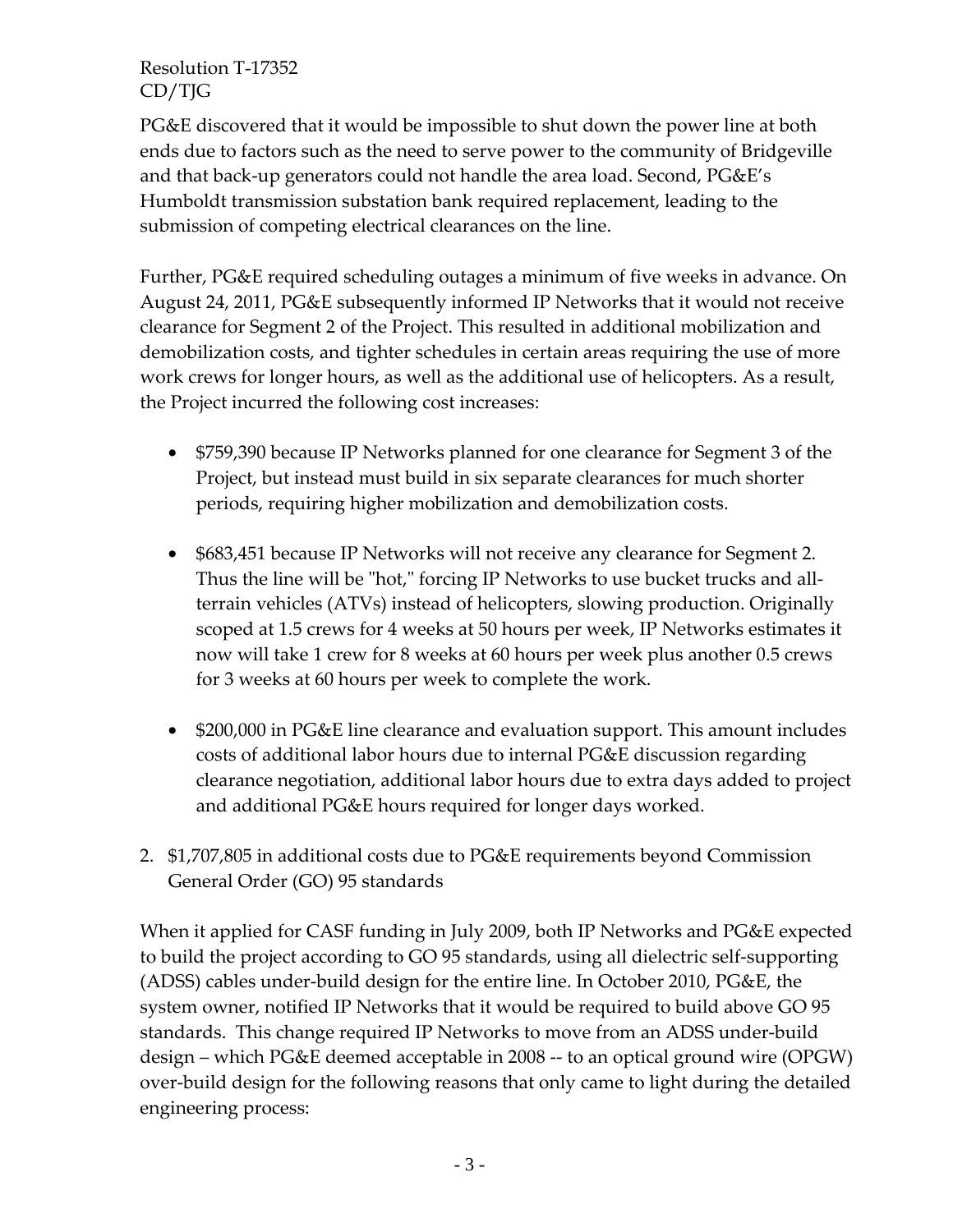- Fiber galloping issues due to Extra Heavy High-wind requirements could not be overcome with an ADSS design;<sup>2</sup>
- Ground clearance issues, identified after Sargent & Lundy, IP Networks' contractor, conducted Light Detection and Ranging (LiDAR) imaging, revealed steep side slopes on some segments of the line that could not be properly cleared with an ADSS design; and
- PG&E standard changes requiring rural ground clearances greater than GO 95 standards.

Together, these factors necessitated a move to OPGW in segment 3 of the line and resulted in considerable cost increases for the Project. IP Networks would need to construct an OPGW cable over-build for the central section of the Project, nearly half the line. This also requires the installation of more peaks on top of structures.3 As a result, the Project incurred the following construction and materials cost increases:

- \$795,841 additional construction costs to add peaks to 131 structures to accommodate OPGW overhead construction uses. Each peak requires the labor of 6 people for 4 hours to prepare and install.
- \$393,000 in additional material costs for adding peaks to the above mentioned 131 structures. Each peak costs approximately \$3,000 each to build and ship.
- \$303,756 in additional mobilization costs.
- \$139,308 in additional materials costs for 60 miles of OPGW fiber instead of ADSS.
- \$75,900 in additional engineering costs, comprising roughly 550 hours.
- 3. \$500,000 in additional costs to bring forest roads (17 in total) and staging areas to conditions "above original state"

IP Networks' original plan was to deliver materials via helicopter. However, this plan was not feasible, as the dimensions of the right of way were not sufficient to allow the use of the size helicopter that would be required to bring in the large fiber reels and

 $\overline{a}$  $2^2$  Fiber galloping can occur on any cable strung between two towers. The phenomenon is principally caused by high winds. The force of the wind can cause the cable to bounce up and down due to the sag of the cable between the towers. This "galloping" of the cable can be a concern on long spans of underbuild fiber where there is considerable sag. Severe galloping may cause the cable to impact the high voltage electric wires on the towers. By moving the cable to the top position, greater clearance from the electrical wires is achieved and a lower sag coefficient is used, further mitigating galloping concerns.

<sup>&</sup>lt;sup>3</sup> Peaks are used to install OPGW fiber optic cable to steel lattice towers. A steel assembly is fabricated and installed on top of the tower to create a "Peak" above the electrical wires and provide the necessary clearance for fiber installation.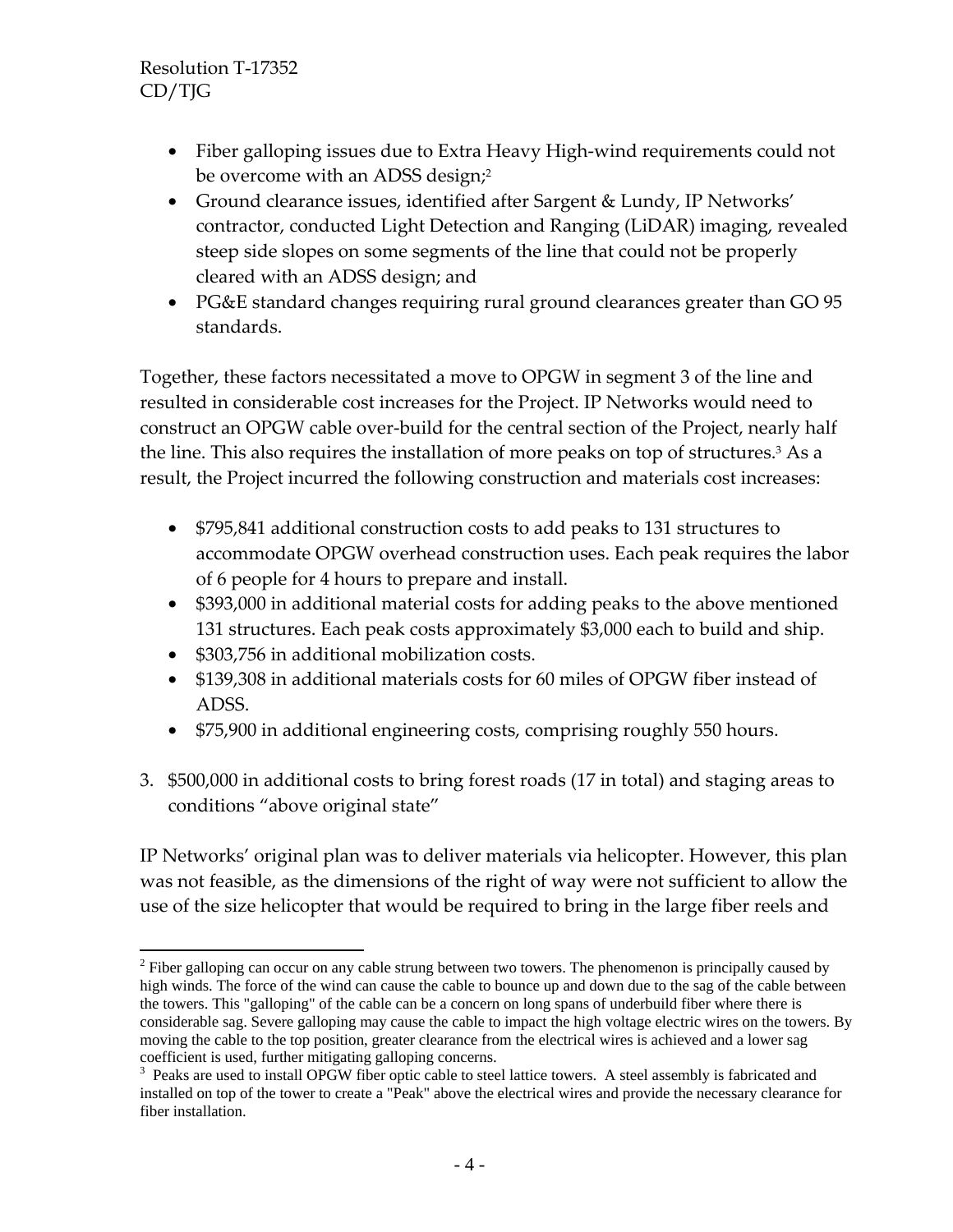other materials. As a consequence, IP Networks decided to truck in the large reels utilizing 17 USFS roads. However, to implement this plan, the USFS required IP Networks to repair any roads within the national forests to beyond original condition. Non-Exogenous Cost Increases

IP Networks also submitted \$343,380 in cost increases broken down as follows:

- \$34,600 to re-engineer structures due to gaps in construction documentation;
- \$121,000 for additional PG&E support (not related to the work beyond GO 95 standards);
- \$161,000 to move an additional seven distribution lines;
- \$15,000 in additional land right acquisition costs; and
- \$11,780 to engineer new routing for approximately 19 distribution lines.

After review, CD staff determined that these cost increases resulted from planning and estimation changes that were not caused by additional requirements from another entity. As such, CD staff recommends that the Commission not use CASF funds to reimburse IP Networks for cost overruns.

### **Community Support**

As part of its application for additional funds, the following officials and organizations submitted letters in support of IP Networks request:

- The Greater Eureka Chamber of Commerce
- Sen. Noreen Evans
- Congressman Mike Thompson
- Humboldt County Board of Supervisors
- Redwood Region Economic Development Commission
- Trinity County Board of Supervisors
- California Center for Rural Policy at Humboldt State University
- Assemblyman Wesley Chesbro
- Rollin Richmond, President of Humboldt State University

#### Compliance Requirements

IP Networks should continue to comply with all guidelines, requirements, and conditions associated with the granting of CASF funds as specified in Resolutions T-17143 and T-17227 such as compliance with the California Environmental Quality Act (CEQA) and the submission of FCC Form 477, among others.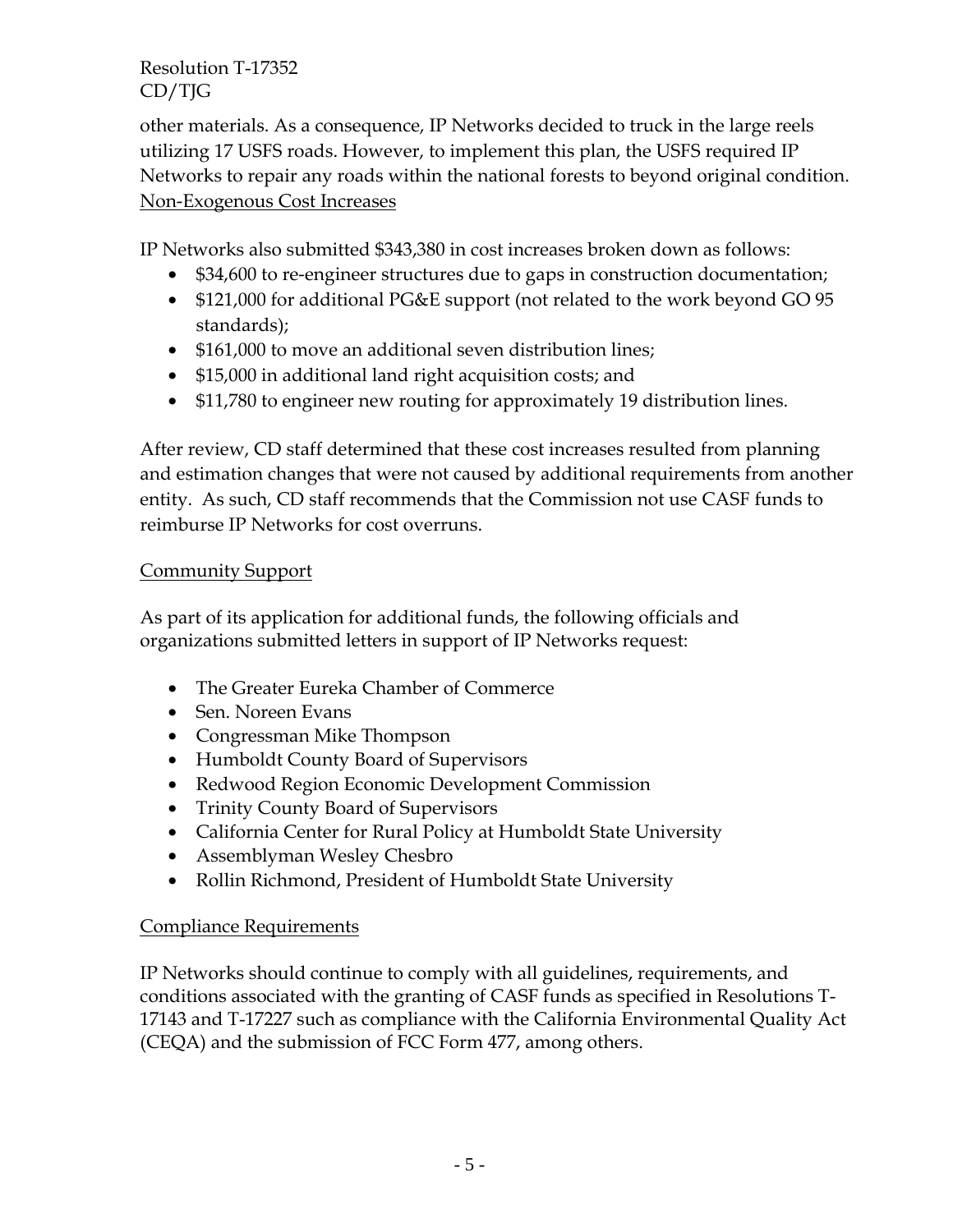# **Payments to CASF Recipients**

Submission of invoices from and payments to IP Networks shall be made in accordance with Section IX of Appendix A of Resolution T-17143 and according to the guidelines and supporting documentation required in Resolution T-17143 and under Public Utilities Code §270.

# **Conclusion**

The Commission finds it reasonable to approve CASF grantee applications for additional CASF funding to cover cost increases in CASF-funded projects, so long as those cost increases result from factors beyond the recipient's control. As such, the Commission finds the CD's recommendation to fund the IP Networks' request at \$1,540,258.40 reasonable and consistent with Commission orders and, therefore, adopts such recommendation.

### **Comments on Draft Resolution**

In compliance with PU Code § 311(g), a notice letter was emailed on November 15, 2011, informing all parties on the service list of R.06-06-028 of the availability of the draft of this Resolution for public comments at the Commission's website http://www.cpuc.ca.gov/static/documents/index.htm. This letter also informed parties that the final conformed Resolution adopted by the Commission will be posted and will be available at this same website.

The Commission received no public comments on this Resolution.

# **Findings**

- 1. The Commission established the California Advanced Services Fund (CASF) in Decision (D.) 07-12-054 as a two-year program that will provide matching funds of up to 40% of the total project costs for the deployment of broadband infrastructure in unserved and underserved areas in California.
- 2. The Commission approved Resolution T-17227 on November 20, 2009, providing \$4,212,982 in matching CASF funds to IP Networks for the Highway 36 Humboldt-Trinity Counties Project (Project), amounting to 40% of the estimated costs.
- 3. IP Networks notified the Commission in a letter dated June 17, 2011 that total Project costs increased to \$14,880,375. Thus, IP Networks requested \$1,739,168 in additional CASF matching funds. In subsequent discussions with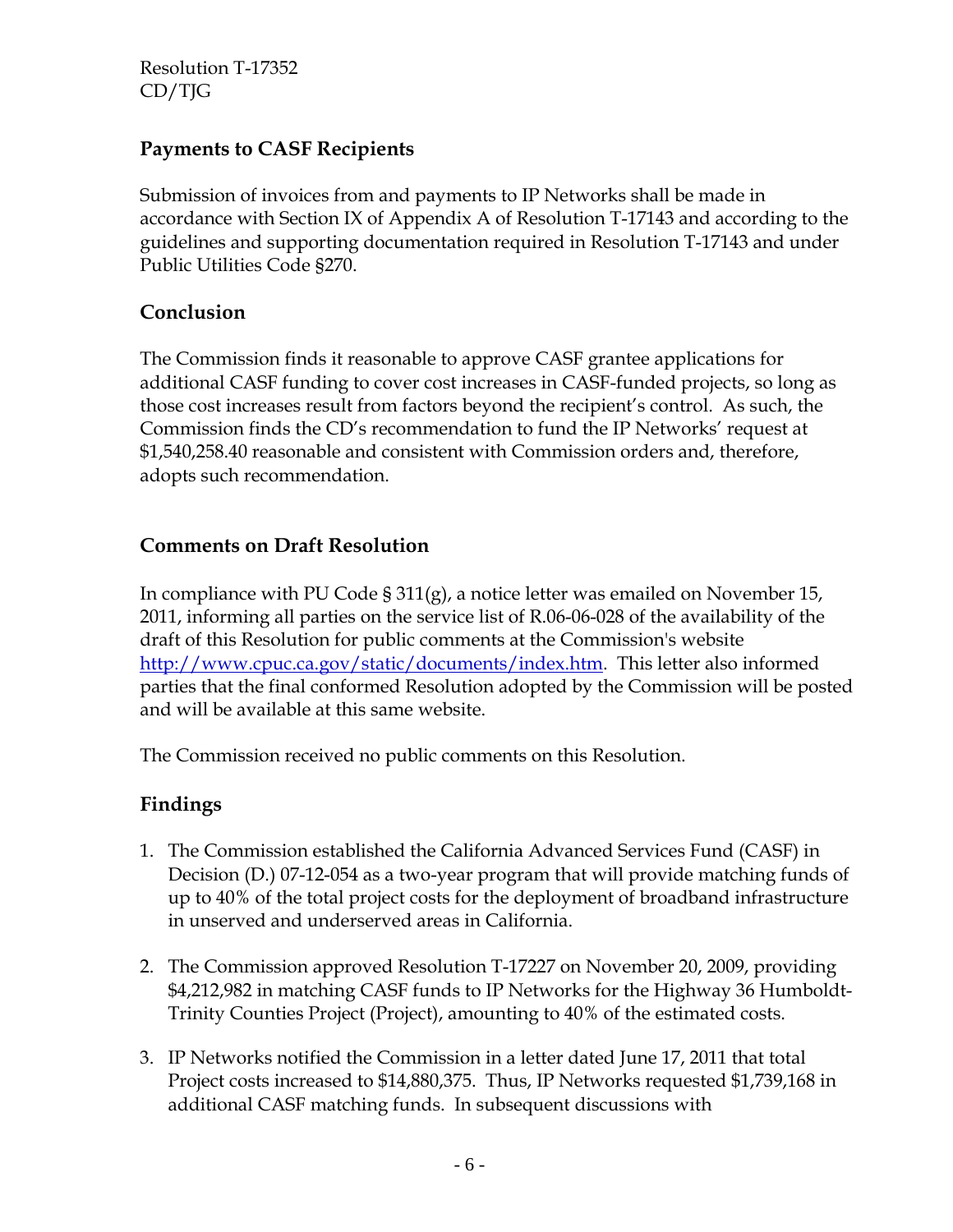Communications Division (CD) staff, IP Networks revised the total Project cost to \$14,726,480 and thus reduced its request to \$1,677,610.

- 4. After reviewing the request, CD determined that \$343,380 in cost increases were not attributable to factors beyond IP Networks' control.
- 5. CD determined that \$1,540,258.40 in cost increases were attributable to factors beyond the control of IP Networks.
- 6. Based on CD's evaluation, the Commission should approve IP Networks request for additional CASF funding in the amount of \$1,540,258 to cover cost overruns deemed beyond IP Networks' control.
- 7. IP Networks should continue to comply with all guidelines, requirements, and conditions associated with the granting of CASF funds as specified in Resolutions T-17143 and T-17227, such as compliance with the California Environmental Quality Act (CEQA) and the submission of FCC Form 477, among others.
- 8. The Commission notes the level of community support the Highway 36 Humboldt-Trinity Counties Project received from elected officials, community organizations and anchor instructions, reflecting its importance to the region.
- 9. The Commission finds it reasonable to approve CASF grantee applications for additional CASF funding to cover cost increases in CASF-funded projects, so long as those cost increases result from factors beyond the recipient's control.
- 10. The Commission finds the CD's recommendation to fund the IP Networks' request at \$1,540,258.40 reasonable and consistent with Commission orders and, therefore, adopts such recommendation.
- 11. The Commission received no public comments on this Resolution.

# **THEREFORE, IT IS ORDERED that:**

- 1. The Commission shall award additional funding of \$1,540,258.40 from the California Advanced Services Fund to IP Networks for cost overruns related to the Highway 36 Humboldt-Trinity Counties Project as described in the Discussion section and summarized in Appendix A of this Resolution.
- 2. The program fund payment of \$1,540,258.40 for this project shall be paid out of the CASF fund in accordance with the guidelines adopted in Resolution T-17143.